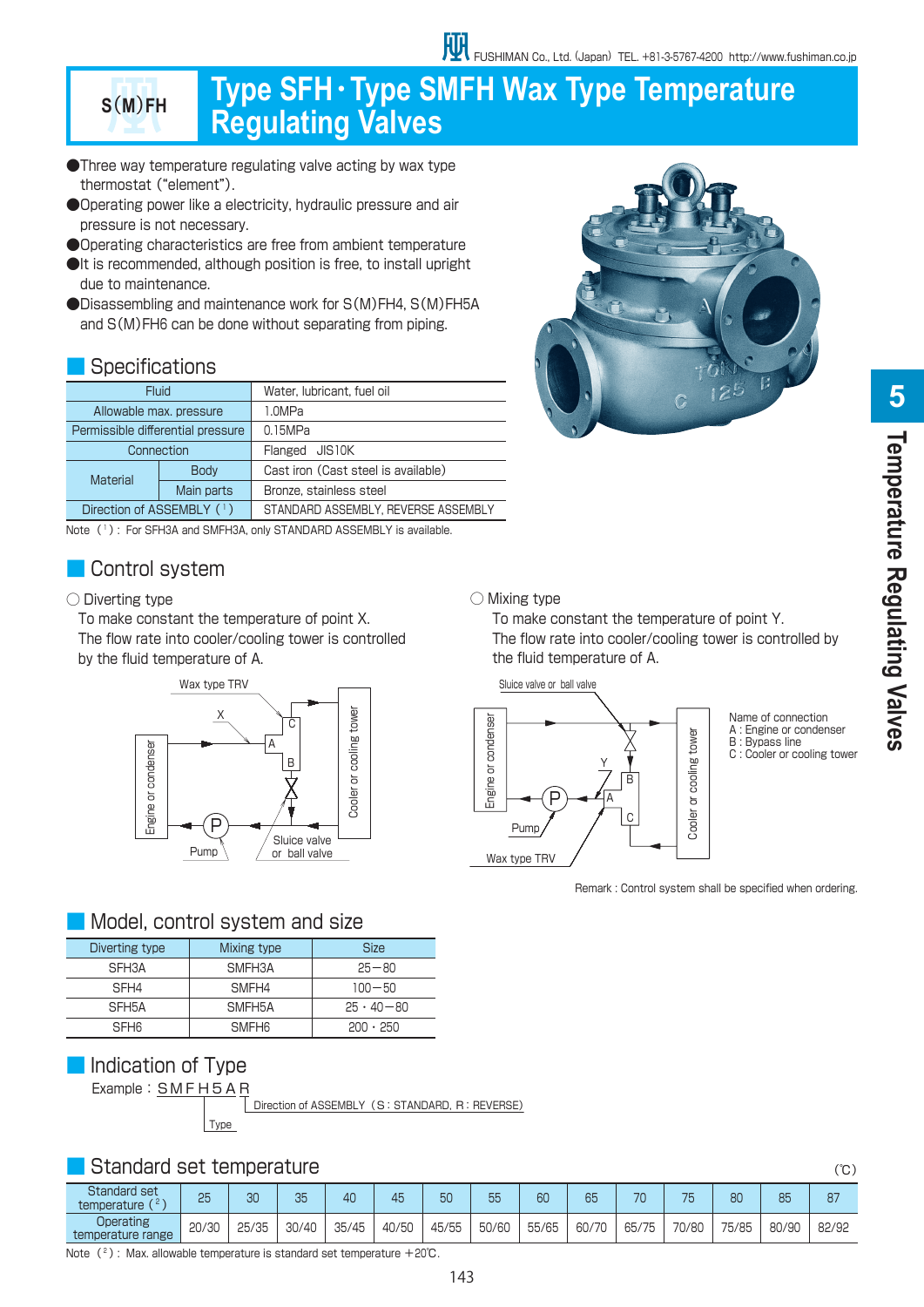# **Type SFH**・**Type SMFH Wax Type Temperature Regulating Valves**

# ■ Construction and Cv values

| $\circlearrowright$ SFH3A, SMFH3A<br>(mm, kg) |      |     |      |      |     |      |  |
|-----------------------------------------------|------|-----|------|------|-----|------|--|
| <b>Size</b><br><b>Class</b>                   | 25   | 32  | 40   | 50   | 65  | 80   |  |
| Hı                                            | 88   | 93  | 93   | 96   | 103 | 115  |  |
| H <sub>2</sub>                                | 117  | 134 | 134  | 134  | 167 | 177  |  |
|                                               | 188  | 228 | 228  | 228  | 298 | 318  |  |
| Q'ty of element                               |      |     |      |      | P   | 2    |  |
| Weight                                        | 10.5 | 14  | 15   | 18   | 33  | 42.5 |  |
| Cv values                                     | 6.5  | 22  | 31.2 | 45.8 | 114 | 152  |  |

| $\circlearrowright$ SFH5A, SMFH5A<br>(mm, kg) |      |       |       |       |       |  |  |
|-----------------------------------------------|------|-------|-------|-------|-------|--|--|
| <b>Size</b><br><b>Class</b>                   | 25   | 40    | 50    | 65    | 80    |  |  |
| $H_1$                                         | 88   | 93    | 96    | 103   | 115   |  |  |
| H <sub>2</sub>                                | 68   | 84    | 84    | 146.5 | 157.5 |  |  |
| $H_3$                                         | 53.3 | 70    | 70    | 160   | 167.5 |  |  |
|                                               | 188  | 228   | 228   | 298   | 318   |  |  |
| M                                             | 94   | 119.5 | 119.5 | 187   | 204   |  |  |
| Q'ty of element                               |      |       |       | 2     | 2     |  |  |
| Weight                                        | 13   | 21    | 24    | 43    | 54    |  |  |
| Cv values                                     | 6.5  | 31.2  | 45.8  | 114   | 152   |  |  |

| ○ SFH4, SMFH4<br>(mm, kg)   |     |     |     |  |  |  |  |
|-----------------------------|-----|-----|-----|--|--|--|--|
| <b>Size</b><br><b>Class</b> | 100 | 125 | 150 |  |  |  |  |
| $\mathsf{H}_1$              | 128 | 128 | 128 |  |  |  |  |
| H <sub>2</sub>              | 160 | 170 | 180 |  |  |  |  |
| $H_3$                       | 162 | 213 | 221 |  |  |  |  |
|                             | 388 | 532 | 608 |  |  |  |  |
| M                           | 264 | 286 | 344 |  |  |  |  |
| Q'ty of element             | P   | 3   | 4   |  |  |  |  |
| Weight                      | 83  | 160 | 215 |  |  |  |  |
| Cv values                   | 230 | 330 | 433 |  |  |  |  |

| $\circ$ SFH6, SMFH6 |  |
|---------------------|--|
|                     |  |

 $(mm, kg)$ 

| 200 | 250   |  |  |  |  |
|-----|-------|--|--|--|--|
| 175 | 215   |  |  |  |  |
| 216 | 246.5 |  |  |  |  |
| 238 | 241   |  |  |  |  |
| 644 | 728   |  |  |  |  |
| 372 | 414   |  |  |  |  |
| 4   | 6     |  |  |  |  |
| 245 | 355   |  |  |  |  |
| 768 | 1200  |  |  |  |  |
|     |       |  |  |  |  |

SFH3A · SMFH3A Size : 25-80

"B"







 $SFH5A \cdot SMFH5A$  Size :  $25 \cdot 40 - 80$ 





SFH4・SMFH4 Size : 100-150







SFH6・SMFH6 Size : 200-250

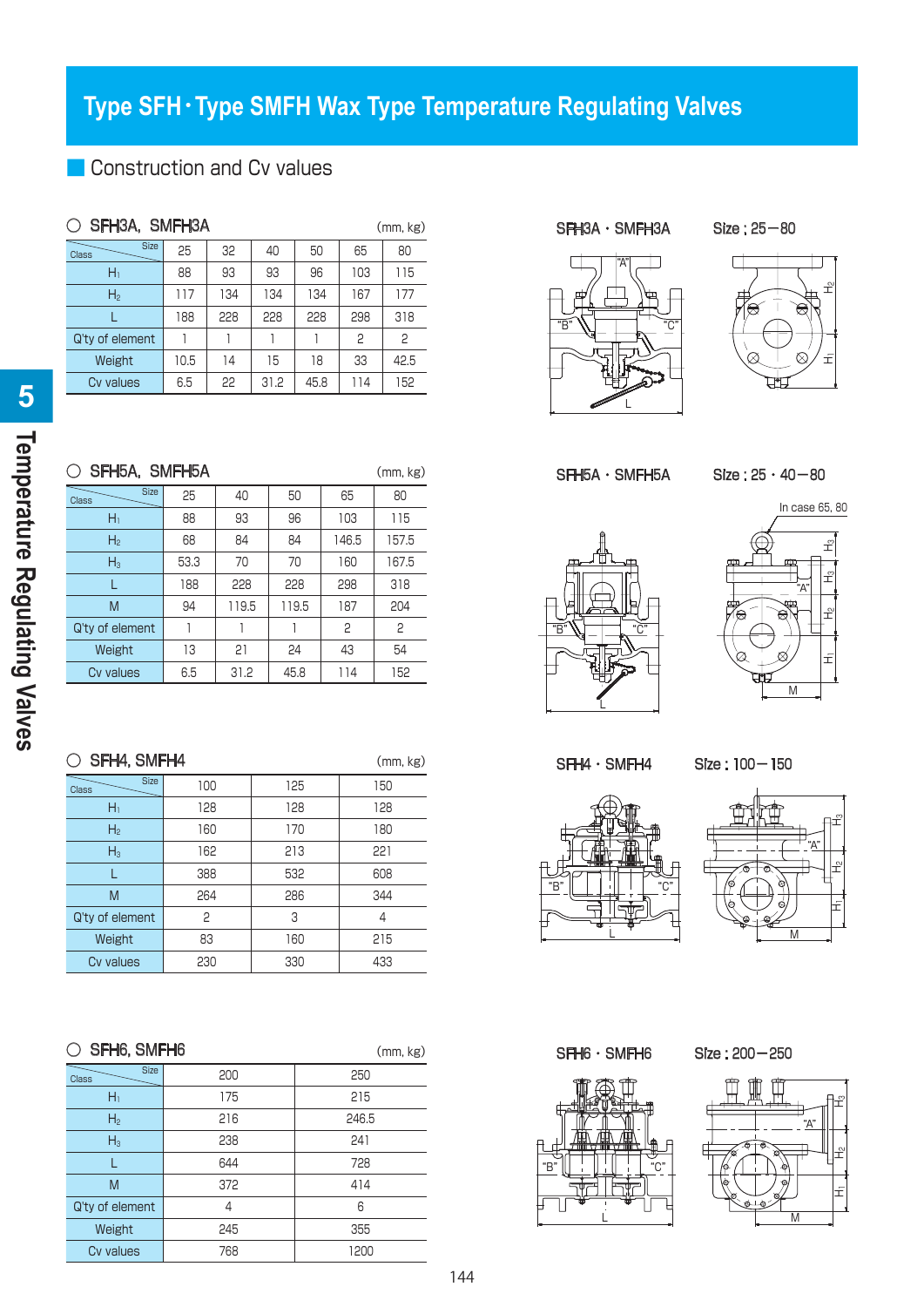# **Type SFH**・**Type SMFH Wax Type Temperature Regulating Valves**

# ■ Sizing

suitable valve size.

Flow-Pressure drop (Water)



# Direction of ASSEMBLY (view from top)

Direction of port  $B \cdot C$  for port A of S(M)FH5A, S(M)FH4 and S(M)FH6 shall be specified at order. STANDARD ASSEMBLY will be supplied in case of no specification.





### ■ Installation example